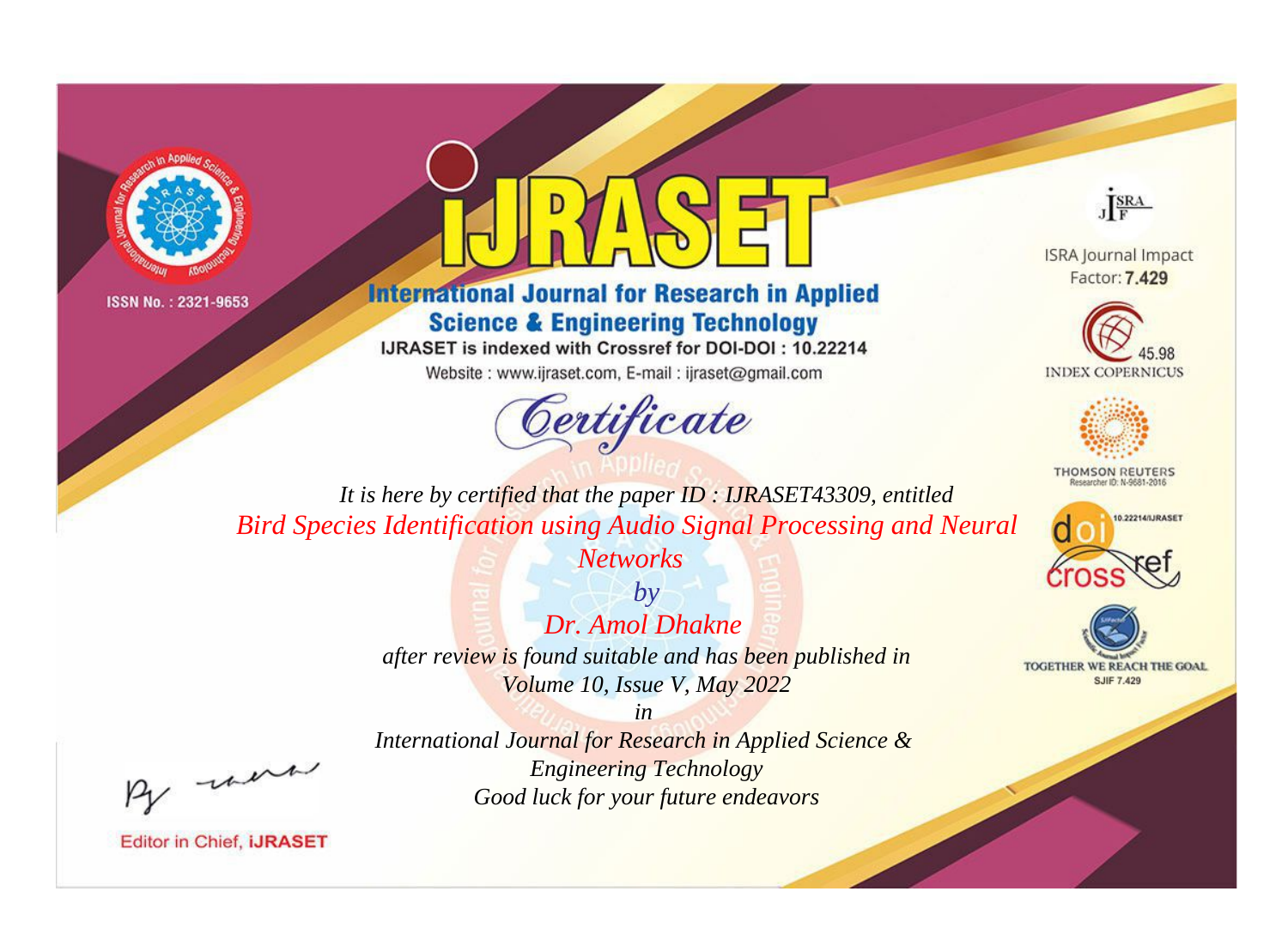



**International Journal for Research in Applied Science & Engineering Technology** 

IJRASET is indexed with Crossref for DOI-DOI: 10.22214

Website: www.ijraset.com, E-mail: ijraset@gmail.com





**ISRA Journal Impact** Factor: 7.429





**THOMSON REUTERS** 



TOGETHER WE REACH THE GOAL **SJIF 7.429** 

*It is here by certified that the paper ID : IJRASET43309, entitled Bird Species Identification using Audio Signal Processing and Neural* 

*Networks*

*by Vaishnav M. Kuduvan after review is found suitable and has been published in Volume 10, Issue V, May 2022*

, were

*International Journal for Research in Applied Science & Engineering Technology Good luck for your future endeavors*

*in*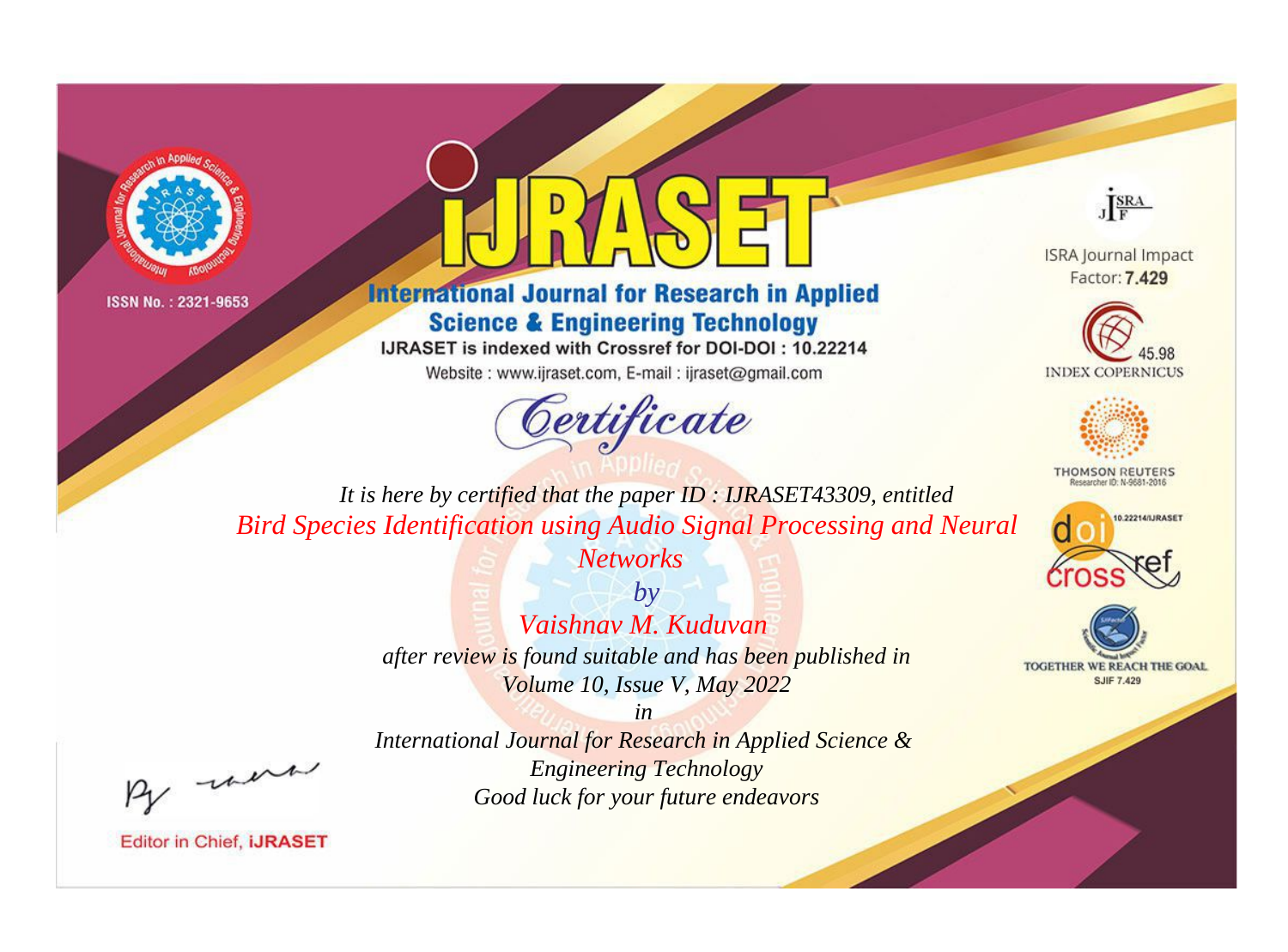



**International Journal for Research in Applied Science & Engineering Technology** 

IJRASET is indexed with Crossref for DOI-DOI: 10.22214

Website: www.ijraset.com, E-mail: ijraset@gmail.com





**ISRA Journal Impact** Factor: 7.429





**THOMSON REUTERS** 



TOGETHER WE REACH THE GOAL **SJIF 7.429** 

It is here by certified that the paper ID: IJRASET43309, entitled **Bird Species Identification using Audio Signal Processing and Neural** 

**Networks** 

 $b\nu$ Aniket Palhade after review is found suitable and has been published in Volume 10, Issue V, May 2022

were

International Journal for Research in Applied Science & **Engineering Technology** Good luck for your future endeavors

 $in$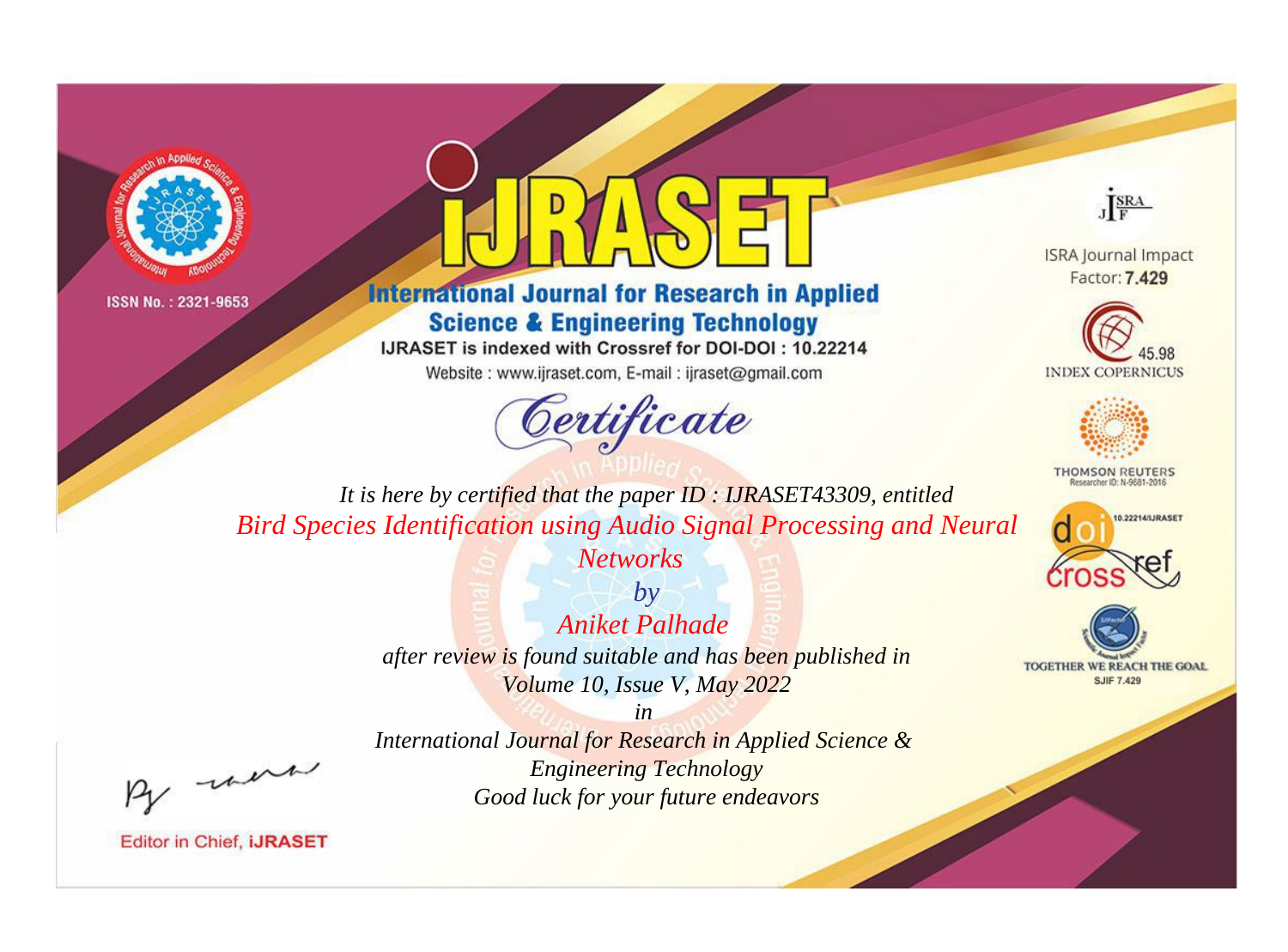



**International Journal for Research in Applied Science & Engineering Technology** 

IJRASET is indexed with Crossref for DOI-DOI: 10.22214

Website: www.ijraset.com, E-mail: ijraset@gmail.com





**ISRA Journal Impact** Factor: 7.429





**THOMSON REUTERS** 



TOGETHER WE REACH THE GOAL **SJIF 7.429** 

*It is here by certified that the paper ID : IJRASET43309, entitled Bird Species Identification using Audio Signal Processing and Neural* 

*Networks*

*by Tarun Kanjwani after review is found suitable and has been published in Volume 10, Issue V, May 2022*

, were

*International Journal for Research in Applied Science & Engineering Technology Good luck for your future endeavors*

*in*